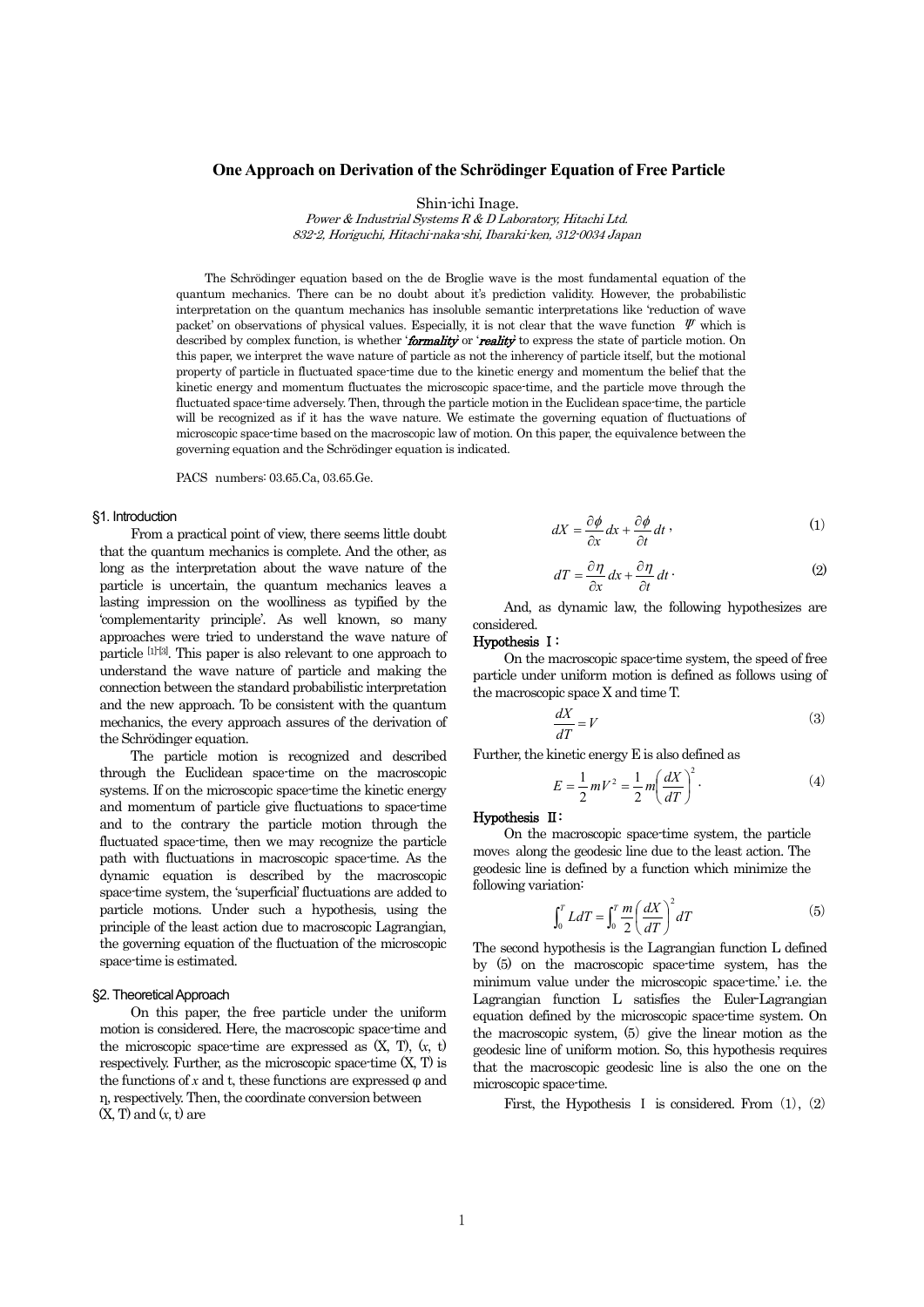and (3), we have

$$
\frac{dX}{dT} = \frac{\frac{\partial \phi}{\partial x} dx + \frac{\partial \phi}{\partial t}}{\frac{\partial \eta}{\partial x} dx + \frac{\partial \eta}{\partial t}} = \frac{\frac{\partial \phi}{\partial x} \frac{dx}{dt} + \frac{\partial \phi}{\partial t}}{\frac{\partial \eta}{\partial t} \frac{dx}{dt} + \frac{\partial \eta}{\partial t}} = V
$$
 (6)

(6) leads to

$$
\frac{\partial \phi}{\partial x}\frac{dx}{dt} + \frac{\partial \phi}{\partial t} = V\left(\frac{\partial \eta}{\partial x}\frac{dx}{dt} + \frac{\partial \eta}{\partial t}\right),\tag{7}
$$

with help of  $\dot{x}$  (=dx /dt) which is the particle speed defined by the microscopic space-time,

$$
\dot{x}\frac{\partial\phi}{\partial x} - \dot{x}\frac{\partial(V\eta)}{\partial x} = \frac{\partial(V\eta)}{\partial t} - \frac{\partial\phi}{\partial t}.
$$
 (8)

Further, let us consider the following function Ψ:

$$
\psi = \phi - V\eta \,. \tag{9}
$$

Then, from  $(8)$ ,

$$
\dot{x}\frac{\partial \psi}{\partial x} = -\frac{\partial \psi}{\partial t} \quad . \tag{10}
$$

so that means

$$
\dot{x}\frac{\partial \psi}{\partial x} + \frac{\partial \psi}{\partial t} = \frac{d\psi}{dt} = 0
$$
\n(11)

hence

$$
\frac{d^2\psi}{dt^2} = \dot{x}\frac{\partial}{\partial x}\left(\dot{x}\frac{\partial \psi}{\partial x} + \frac{\partial \psi}{\partial t}\right) + \frac{\partial}{\partial t}\left(\dot{x}\frac{\partial \psi}{\partial x} + \frac{\partial \psi}{\partial t}\right)
$$

$$
= \dot{x}^2 \frac{\partial^2 \psi}{\partial x^2} + 2\dot{x}\frac{\partial^2 \psi}{\partial x \partial t} + \frac{\partial^2 \psi}{\partial t^2}
$$

$$
= \dot{x}^2 \frac{\partial^2 \psi}{\partial x^2} - 2\dot{x}^2 \frac{\partial^2 \psi}{\partial x^2} + \frac{\partial^2 \psi}{\partial t^2} = 0
$$
 (12)

$$
\therefore \frac{d^2 \psi}{dt^2} = -\dot{x}^2 \frac{\partial^2 \psi}{\partial x^2} + \frac{\partial^2 \psi}{\partial t^2} = 0 \tag{13}
$$

This means that the function  $\mathscr V$  which is defined in the microscopic space-time satisfies the one dimensional classical wave equation.

Next, let us consider Hypothesis Ⅱ. This is the Euler -Lagrangian equation in the microscopic space-time. The L is defined by the macroscopic space-time as follows,

$$
L = \frac{m}{2} \left(\frac{dX}{dT}\right)^2 = \frac{m}{2} \left(\frac{\phi_x \dot{x} + \phi_t}{\eta_x \dot{x} + \eta_t}\right)^2 = \frac{m}{2} V^2 \quad . \tag{14}
$$

Equation (14) satisfies the following Euler-Lagrangian equation,

$$
\frac{d}{dt}\left(\frac{\partial L}{\partial \dot{x}}\right) - \frac{\partial L}{\partial x} = 0
$$
\n(15)

From (14), the first term in the left-hand side of (15) is

$$
\frac{\partial L}{\partial \dot{x}} = \frac{\partial}{\partial \dot{x}} \left( \frac{m}{2} V^2 \right) = mV \frac{\partial V}{\partial \dot{x}} \quad . \tag{16}
$$

Thus

$$
\frac{d}{dt}\left(\frac{\partial L}{\partial \dot{x}}\right) = \frac{d}{dt}\left(mV\frac{\partial V}{\partial \dot{x}}\right) = mV\frac{d}{dt}\left(\frac{\partial V}{\partial \dot{x}}\right).
$$
(17)

Further, the second term in the left-hand side of (15) is

$$
\frac{\partial L}{\partial x} = \frac{\partial}{\partial x} \left( \frac{m}{2} V^2 \right) = m V \frac{\partial V}{\partial x}.
$$
\n(18)

Thus,  $(15)$  is

$$
\frac{d}{dt}\left(\frac{\partial V}{\partial \dot{x}}\right) - \frac{\partial V}{\partial x} = 0
$$
\n(19)

where, the temporal differentiation is defined like

<sup>d</sup>/dt= *x*& ⋅∂/∂*x*+∂/∂t. On (19), the first term of the left-hand side is estimated as,

$$
\frac{\partial V}{\partial \dot{x}} = \frac{\partial}{\partial \dot{x}} \left( \frac{\phi_x \dot{x} + \phi_t}{\eta_x \dot{x} + \eta_t} \right) ,
$$
  
\n
$$
= \frac{\phi_x}{\eta_x \dot{x} + \eta_t} - \frac{\eta_x (\phi_x \dot{x} + \phi_t)}{(\eta_x \dot{x} + \eta_t)^2},
$$
  
\n
$$
= \frac{\phi_x}{\eta_x \dot{x} + \eta_t} - \frac{V \eta_x}{\eta_x \dot{x} + \eta_t} = \frac{\psi_x}{\eta_x \dot{x} + \eta_t}.
$$
 (20)

Thus, the first term of the left-hand side of (19) is

$$
\frac{d}{dt}\left(\frac{\partial V}{\partial \dot{x}}\right) = \dot{x}\frac{\partial}{\partial x}\left(\frac{\psi_x}{\eta_x \dot{x} + \eta_t}\right) + \frac{\partial}{\partial t}\left(\frac{\psi_x}{\eta_x \dot{x} + \eta_t}\right),\tag{21}
$$

where,

$$
\dot{x}\frac{\partial}{\partial x}\left(\frac{\psi_{x}}{\eta_{x}\dot{x}+\eta_{t}}\right) = \frac{\dot{x}\psi_{xx}}{\eta_{x}\dot{x}+\eta_{t}} - \frac{\dot{x}\psi_{x}(\eta_{xx}\dot{x}+\eta_{t})}{(\eta_{x}\dot{x}+\eta_{t})^{2}}
$$

$$
\frac{\partial}{\partial t}\left(\frac{\psi_{x}}{\eta_{x}\dot{x}+\eta_{t}}\right) = \frac{\psi_{xt}}{\eta_{x}\dot{x}+\eta_{t}} - \frac{\psi_{x}(\eta_{xt}\dot{x}+\eta_{tt})}{(\eta_{x}\dot{x}+\eta_{t})^{2}}.
$$

Further, the second term of the left-hand side of (19) is

$$
\frac{\partial V}{\partial x} = \frac{\phi_{xx}\dot{x} + \phi_{xt}}{\eta_x \dot{x} + \eta_t} - \frac{V(\eta_{xx}\dot{x} + \eta_{xt})}{\eta_x \dot{x} + \eta_t} = \frac{\psi_{xx}\dot{x} + \psi_{xt}}{\eta_x \dot{x} + \eta_t}.
$$
 (22)

Finally, from, (19), (21) and (22),

$$
\dot{x}\frac{\partial}{\partial x}(\eta_x \dot{x} + \eta_t) + \frac{\partial}{\partial t}(\eta_x \dot{x} + \eta_t) = 0
$$
 (23)

(23) can be rewritten as

$$
\frac{d}{dt}\left(\frac{dT}{dt}\right) = 0\tag{24}
$$

with help of (3),

$$
\frac{d}{dt}\left(\frac{dT}{dt}\frac{dX}{dT}\right) = \frac{d}{dt}\left(\frac{dX}{dt}\right) = 0
$$
\n(25)

From (24), (25)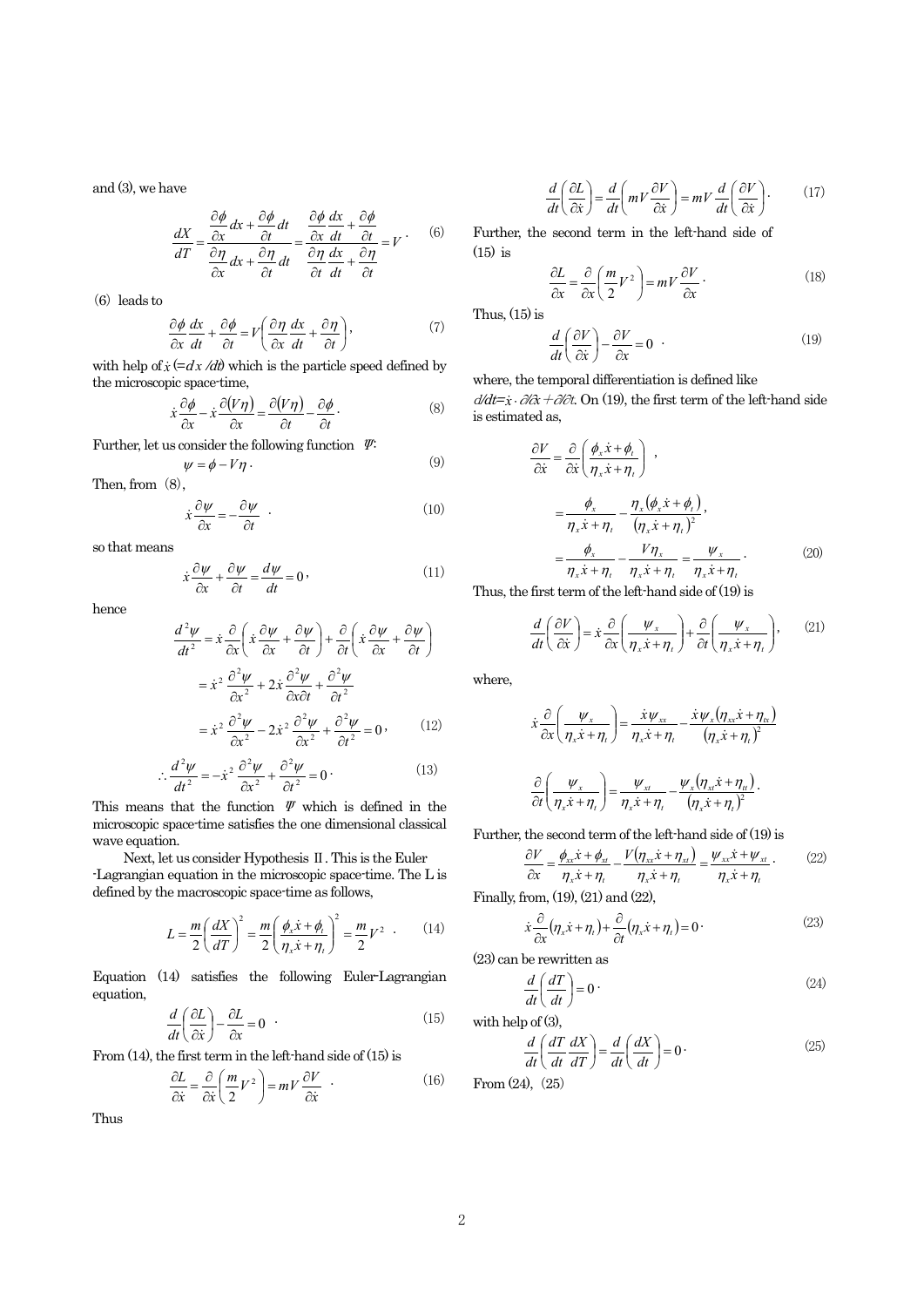$$
\frac{d}{dt} \left( \frac{dX}{dt} - V \frac{dT}{dt} \right) = 0 \tag{26}
$$

with help of  $(9)$ ,

$$
\frac{\partial^2 \psi}{\partial t^2} = \dot{x}^2 \frac{\partial^2 \psi}{\partial x^2} \qquad (27)
$$

Newly, the  $\psi$  satisfies the classical wave equation and vice versa. (13) certifies that the  $\Psi$  defined as the solution of (27) always minimizes the Lagrangian function (14). However, (27) is merely the kinetic condition which the microscopic space-time should satisfy to consistent with (3) and (5). To consistent with the macroscopic motion equation, the governing equation that describes the fluctuation of the microscopic space-time should satisfy the following relationship between the kinetic energy and the momentum. It means that only the solution of (27) which satisfies the following relationship in addition, as a binding condition is the collect microscopic space-time.

$$
E = \frac{P^2}{2m},\tag{28}
$$

where, m is mass of the particle. To make consideration of the binding condition (28), the following variable separation is applied to (27).

$$
\psi = \alpha(x) \cdot \beta(t). \tag{29}
$$

By substitution of (29) into (27), the following relationship as a general property of the wave equation is obtained.

$$
\frac{\dot{x}^2}{\alpha(x)}\frac{d^2\alpha(x)}{dx^2} = \frac{1}{\beta(t)}\frac{d^2\beta(t)}{dt^2} = C
$$
 (30)

As α(*x*) and β(t) express the magnitude of the fluctuation of the microscopic space-time, the divergent  $α(x)$  and  $β(t)$  are never acceptable physically, the constant C should be negative as follows,

$$
C = -(2\pi\nu)^2,\tag{31}
$$

where,  $\nu$  is the frequency which is determined by  $(27)$ . Thus,

$$
\frac{d^2\alpha(x)}{dx^2} = -\left(\frac{2\pi\nu}{\dot{x}}\right)^2 \alpha(x),\tag{32}
$$

$$
\frac{d^2\beta(t)}{dt^2} = -(2\pi\nu)^2 \beta(t)
$$
\n(33)

Multiplying (32) by  $\beta(t)$  and (33) by  $\alpha(x)$ , the following relationships are obtained,

$$
\frac{\partial^2 \psi}{\partial x^2} = -\left(\frac{2\pi\nu}{\dot{x}}\right)^2 \psi = -\left(\frac{2\pi}{\lambda}\right)^2 \psi \tag{34}
$$

$$
\frac{\partial^2 \psi}{\partial t^2} = -(2\pi v)^2 \psi \tag{35}
$$

Where,  $\lambda$  is the wavelength. Here we assume that the frequency  $\nu$  and the wavelength  $\lambda$  which is defined by (34) and (35) respectively satisfy the following Einstein-de Broglie's formula,

$$
E = h \mathbf{v} \,, \ \ \mathbf{p} = \frac{h}{\lambda} \,. \tag{36}
$$

where h is the Planck's constant. We substitute (34)-(36) into (28). As a result, the  $\varPsi$  satisfies the following wave equation,

$$
\frac{\partial^2 \psi}{\partial t^2} = -\left(\frac{\hbar}{2m}\right)^2 \frac{\partial^4 \psi}{\partial x^4} \,. \tag{37}
$$

where,

$$
\hbar = \frac{h}{2\pi} \,. \tag{38}
$$

And, as might be expected, the relationship of  $\dot{x} = V/2$  can be gotten. The (37) satisfies the binding condition (28) through the Einstein-de Broglie's formula, and is just the wave equation of the dispersive wave which is common of the vibration problem of span. It is known that in 1926 Schrödinger considered the equation (37) is the wave equation of particle motion by letters to Lorenz and Planck from Schrödinger [4]. As a general property, (37) is rewritten as,

$$
\left(\frac{\partial}{\partial t} - i\frac{\hbar}{2m}\frac{\partial^2}{\partial x^2}\right)\left(\frac{\partial \psi}{\partial t} + i\frac{\hbar}{2m}\frac{\partial^2 \psi}{\partial x^2}\right) = 0,
$$

or

$$
\left(\frac{\partial}{\partial t} + i\frac{\hbar}{2m}\frac{\partial^2}{\partial x^2}\right)\left(\frac{\partial \psi}{\partial t} - i\frac{\hbar}{2m}\frac{\partial^2 \psi}{\partial x^2}\right) = 0
$$

Then, the  $\varPsi$  satisfy the following equations.

$$
\frac{\partial \psi}{\partial t} + i \frac{\hbar}{2m} \frac{\partial^2 \psi}{\partial x^2} = 0 \tag{39}
$$

$$
\frac{\partial \psi}{\partial t} - i \frac{\hbar}{2m} \frac{\partial^2 \psi}{\partial x^2} = 0
$$
\n(40)

These are just the Schrödinger equation of  $\mathcal V$  and  $\mathcal V^*$  which is the complex conjugate function of  $\varPsi$ . So, the general solution of (37) is given as a sum of the solutions of (39) and (40) as follows,

$$
\psi + \psi^* = \text{Re}(\psi).
$$

This means the solution  $\varPsi$  is always the real function and is not the general solution of the Schrödinger equation that may describe by the complex function. Further, as (37) includes the second-order temporal differentiation, on the standard probabilistic interpretation (37) never certify the conservation law of the probability density. So, we can guess that Schrödinger abandoned (37) as the correct wave equation of particle motion. On this paper, (37) is re-evaluated using Dirac's formula <sup>[5]</sup> that was used to the relativistic wave equation for the electron from the Klein-Gordon equation. First, we extend (37) to the three dimensional one as follows,

$$
\frac{\partial^2 \psi}{\partial t^2} = -\left(\frac{\hbar}{2m}\right)^2 \left(\frac{\partial^4 \psi}{\partial x^4} + \frac{\partial^4 \psi}{\partial y^4} + \frac{\partial^4 \psi}{\partial z^4}\right).
$$
 (41)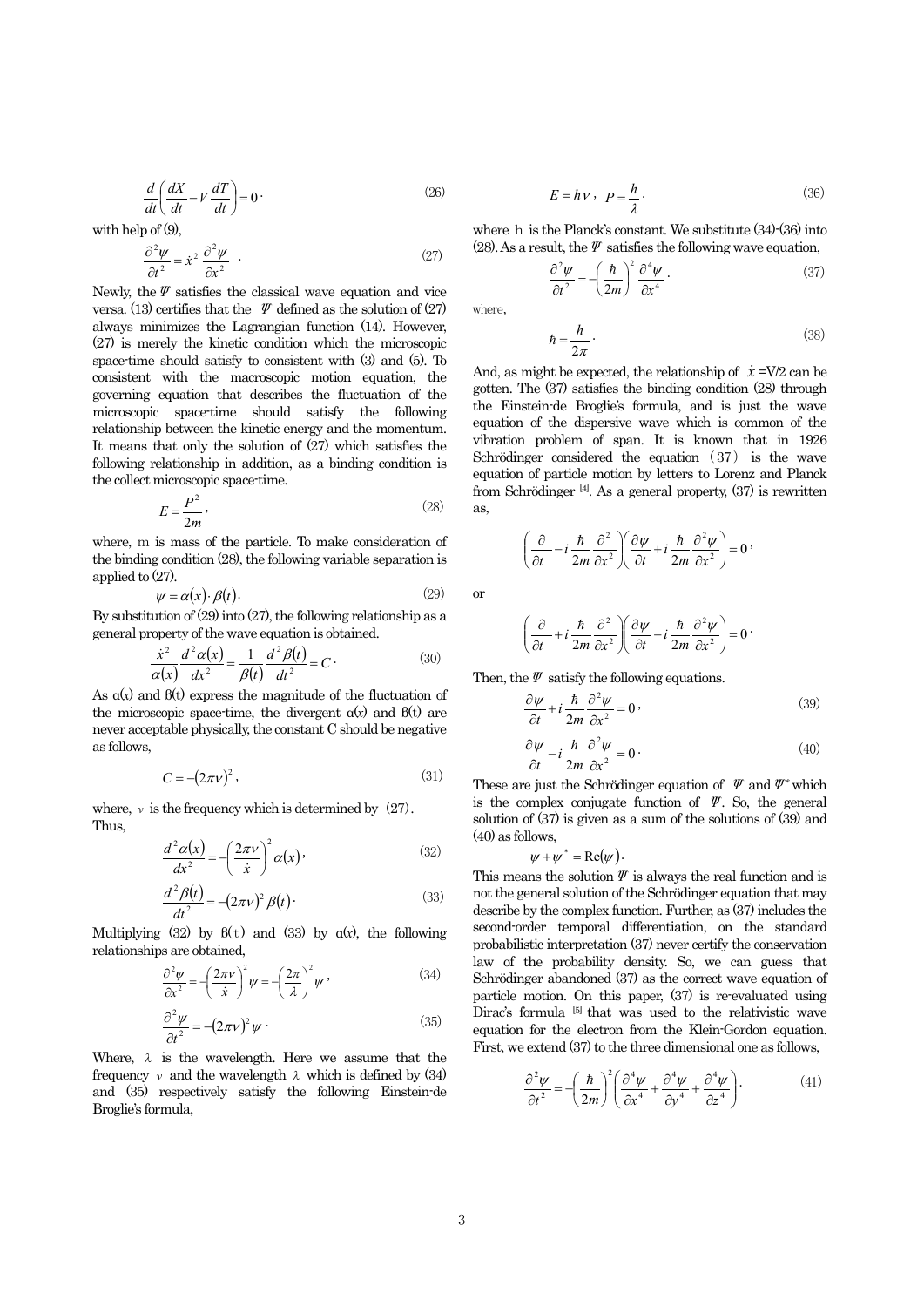To reduce the order of the temporal differentiation, (41) can be rewritten as follows

$$
\hbar \frac{\partial \psi}{\partial t} = \pm i \frac{\hbar^2}{2m} \left( \sigma_x \frac{\partial^2 \psi}{\partial x^2} + \sigma_y \frac{\partial^2 \psi}{\partial y^2} + \sigma_z \frac{\partial^2 \psi}{\partial z^2} \right). \tag{42}
$$

This is the reasonable modification of (39) and (40). To duplicate (41) by multiplying (42) by the differential operator of both sides, the following conditions should be satisfied.

$$
\sigma_i \sigma_i = 1 \,, \ \sigma_i \sigma_j + \sigma_j \sigma_i = 0 \quad \text{(i} \neq \text{)} \,. \tag{43}
$$

If the  $q_x$ ,  $q_y$ ,  $q_z$  are the following scheme of the Pauli matrices, then (42) can be duplicated to (41).

$$
\sigma_x = \begin{pmatrix} 0 & 1 \\ 1 & 0 \end{pmatrix}, \quad \sigma_y = \begin{pmatrix} 0 & -i \\ i & 0 \end{pmatrix}, \quad \sigma_z = \begin{pmatrix} 1 & 0 \\ 0 & -1 \end{pmatrix}. \quad (44)
$$

Then, the  $\Psi$  should be written as a vector, and (42) can be rewritten as follows,

$$
\hbar \frac{\partial}{\partial t} \left( \frac{\psi_1}{\psi_2} \right) = i \frac{\hbar^2}{2m} \frac{\partial^2}{\partial x^2} \left( \begin{array}{cc} 0 & 1 \\ 1 & 0 \end{array} \right) \left( \frac{\psi_1}{\psi_2} \right)
$$
\n
$$
+ i \frac{\hbar^2}{2m} \frac{\partial^2}{\partial y^2} \left( \begin{array}{cc} 0 & -i \\ i & 0 \end{array} \right) \left( \frac{\psi_1}{\psi_2} \right) + i \frac{\hbar^2}{2m} \frac{\partial^2}{\partial z^2} \left( \begin{array}{cc} 1 & 0 \\ 0 & -1 \end{array} \right) \left( \frac{\psi_1}{\psi_2} \right), (45)
$$
\n
$$
\hbar \frac{\partial}{\partial t} \left( \frac{\psi_3}{\psi_4} \right) = -i \frac{\hbar^2}{2m} \frac{\partial^2}{\partial x^2} \left( \begin{array}{cc} 0 & 1 \\ 1 & 0 \end{array} \right) \left( \frac{\psi_3}{\psi_4} \right)
$$
\n
$$
-i \frac{\hbar^2}{2m} \frac{\partial^2}{\partial y^2} \left( \begin{array}{cc} 0 & -i \\ i & 0 \end{array} \right) \left( \frac{\psi_3}{\psi_4} \right) - i \frac{\hbar^2}{2m} \frac{\partial^2}{\partial z^2} \left( \begin{array}{cc} 1 & 0 \\ 0 & -1 \end{array} \right) \left( \frac{\psi_3}{\psi_4} \right). (46)
$$

As this paper is considered under the nonrelativistic approximation, the  $\Psi$  is the two dimensional vector unlike the Dirac equation. (45), (46) can be rewritten with each vector component as follows,

$$
\hbar \frac{\partial \psi_1}{\partial t} = i \frac{\hbar^2}{2m} \frac{\partial^2 \psi_2}{\partial x^2} + \frac{\hbar^2}{2m} \frac{\partial^2 \psi_2}{\partial y^2} + i \frac{\hbar^2}{2m} \frac{\partial^2 \psi_1}{\partial z^2},
$$
(47)

$$
\hbar \frac{\partial \psi_2}{\partial t} = i \frac{\hbar^2}{2m} \frac{\partial^2 \psi_1}{\partial x^2} - \frac{\hbar^2}{2m} \frac{\partial^2 \psi_1}{\partial y^2} - i \frac{\hbar^2}{2m} \frac{\partial^2 \psi_2}{\partial z^2},
$$
(48)

$$
\hbar \frac{\partial \psi_3}{\partial t} = -i \frac{\hbar^2}{2m} \frac{\partial^2 \psi_4}{\partial x^2} - \frac{\hbar^2}{2m} \frac{\partial^2 \psi_4}{\partial y^2} - i \frac{\hbar^2}{2m} \frac{\partial^2 \psi_3}{\partial z^2},
$$
(49)

$$
\hbar \frac{\partial \psi_4}{\partial t} = -i \frac{\hbar^2}{2m} \frac{\partial^2 \psi_3}{\partial x^2} + \frac{\hbar^2}{2m} \frac{\partial^2 \psi_3}{\partial y^2} + i \frac{\hbar^2}{2m} \frac{\partial^2 \psi_4}{\partial z^2}.
$$
 (50)

(47)-(50) are considered as the Schrödinger equations that include the spin angular momentum. To confirm it, the free particle motion along the z-direction is considered by (45). Then, (45) is simplified as

$$
\hbar \frac{\partial}{\partial t} \begin{pmatrix} 1 & 0 \\ 0 & 1 \end{pmatrix} \begin{pmatrix} \psi_1 \\ \psi_2 \end{pmatrix} = i \frac{\hbar^2}{2m} \frac{\partial^2}{\partial z^2} \begin{pmatrix} 1 & 0 \\ 0 & -1 \end{pmatrix} \begin{pmatrix} \psi_1 \\ \psi_2 \end{pmatrix}.
$$
 (51)

As a solution of  $(\Psi_1, \Psi_2)$ , we have the following harmonic one,

$$
\begin{pmatrix} \psi_1 \\ \psi_2 \end{pmatrix} = \begin{pmatrix} u_1 \\ u_2 \end{pmatrix} e^{i\hbar^{-1}(P_z - Et)}.
$$
 (52)

By substitution of (52) into (51),

$$
-iE\begin{pmatrix} 1 & 0 \\ 0 & 1 \end{pmatrix} \begin{pmatrix} u_1 \\ u_2 \end{pmatrix} = -i\frac{P^2}{2m} \begin{pmatrix} 1 & 0 \\ 0 & -1 \end{pmatrix} \begin{pmatrix} u_1 \\ u_2 \end{pmatrix},
$$
(53)

$$
\begin{pmatrix} E - \frac{P^2}{2m} & 0 \\ 0 & E + \frac{P^2}{2m} \end{pmatrix} \begin{pmatrix} u_1 \\ u_2 \end{pmatrix} = 0 \tag{54}
$$

As  $(u_1, u_2)$  should have non zero solution, then

$$
\left(E - \frac{P^2}{2m}\right)\left(E + \frac{P^2}{2m}\right) = 0 \tag{55}
$$

Under the nonrelativistic approximation, the kinetic energy should be positive. Then,

$$
E = \frac{P^2}{2m} \tag{56}
$$

This means (54) satisfies the correct relationship between the kinetic energy and the momentum as an eigenvalue. From the eigenvalue (56), the eigenvector (52) is written as follows,

$$
\begin{pmatrix} \psi_1 \\ \psi_2 \end{pmatrix} = \begin{pmatrix} u_1 \\ 0 \end{pmatrix} e^{ih^{-1}(P_z - Et)} = u_1 \begin{pmatrix} 1 \\ 0 \end{pmatrix} e^{ih^{-1}(P_z - Et)}.
$$
 (57)

Similarly, we consider the free particle motion along the z direction by  $(46)$ . Then,  $(46)$  is

$$
\hbar \frac{\partial}{\partial t} \begin{pmatrix} 1 & 0 \\ 0 & 1 \end{pmatrix} \begin{pmatrix} \psi_3 \\ \psi_4 \end{pmatrix} = i \frac{\hbar^2}{2m} \frac{\partial^2}{\partial z^2} \begin{pmatrix} -1 & 0 \\ 0 & 1 \end{pmatrix} \begin{pmatrix} \psi_3 \\ \psi_4 \end{pmatrix}.
$$
 (58)

Under the harmonic solution of ( $\varPsi_3$ ,  $\varPsi_4$ ), (58) is

$$
\begin{pmatrix} E + \frac{P^2}{2m} & 0 \\ 0 & E - \frac{P^2}{2m} \end{pmatrix} \begin{pmatrix} u_3 \\ u_4 \end{pmatrix} = 0 \quad (59)
$$

Thus, the eigenvector  $(\Psi_3, \Psi_4)$  is

$$
\begin{pmatrix} \psi_3 \\ \psi_4 \end{pmatrix} = \begin{pmatrix} 0 \\ u_4 \end{pmatrix} e^{i\hbar^{-1}(P_z - Et)} = u_4 \begin{pmatrix} 0 \\ 1 \end{pmatrix} e^{i\hbar^{-1}(P_z - Et)}.
$$
 (60)

(57) and (60) can be written as follows,

$$
\psi_{\uparrow} = u_{\uparrow} \begin{pmatrix} 1 \\ 0 \end{pmatrix} e^{i\hbar^{-1}(P_z - Et)}, \tag{61}
$$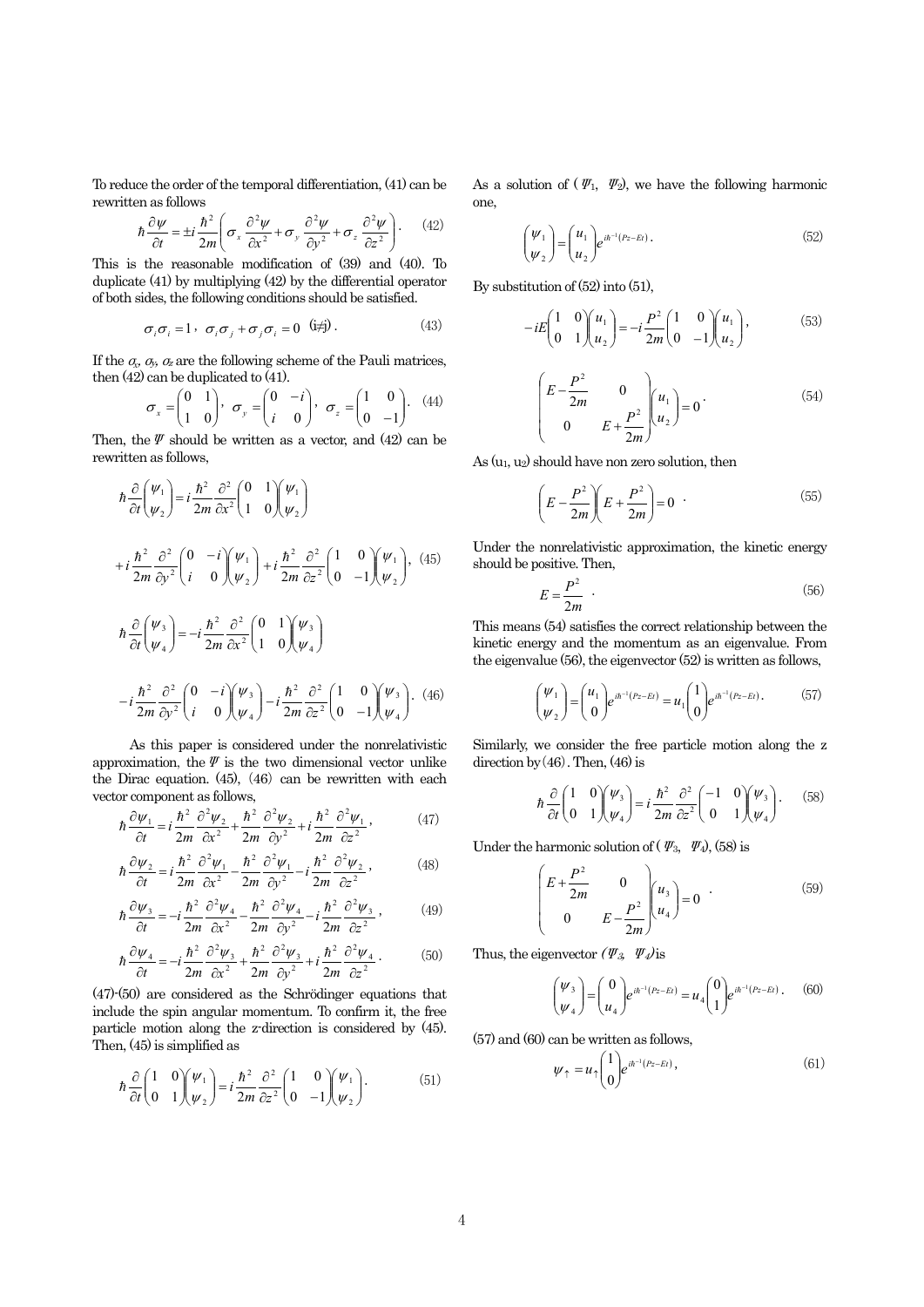$$
\psi_{\downarrow} = u_{\downarrow} \begin{pmatrix} 0 \\ 1 \end{pmatrix} e^{i\hbar^{-1}(P_z - Et)}.
$$
\n(62)

These are just the wave functions that can describe the spin up, and the spin down. Actually, using the following Pauli's spin operator,

$$
S_z = \frac{\hbar}{2} \begin{pmatrix} 1 & 0 \\ 0 & -1 \end{pmatrix},\tag{63}
$$

then

$$
S_z \psi_\uparrow = \frac{\hbar}{2} u_\uparrow \begin{pmatrix} 1 & 0 \\ 0 & -1 \end{pmatrix} \begin{pmatrix} 1 \\ 0 \end{pmatrix} e^{i\hbar^{-1}(P_z - Et)} = \frac{\hbar}{2} \psi_\uparrow , \qquad (64)
$$

$$
S_z \psi_{\downarrow} = \frac{\hbar}{2} u_{\downarrow} \begin{pmatrix} 1 & 0 \\ 0 & -1 \end{pmatrix} \begin{pmatrix} 0 \\ 1 \end{pmatrix} e^{i \hbar^{-1} (P_z - Et)} = -\frac{\hbar}{2} \psi_{\downarrow}.
$$
 (65)

These describe the wave function with the spin angular momentum correctly. The reasoning of the fluctuated space-time in the microscopic systems, can lead to the Schrödinger equation with the spin angular momentum naturally.

In addition, if (37) is separated into (39) and (40), the general solution is the real function. On the other hands, using (45) and (46) that is separated by the Pauli matrices, the another general solution of (41) is as follows,

$$
\psi_{\uparrow} + \psi_{\downarrow} = \begin{pmatrix} u_{\uparrow} \\ u_{\downarrow} \end{pmatrix} e^{i\hbar^{-1}(P_z - Et)}.
$$
 (66)

This solution is not the real function and describes the superimposed state of the spin up and the spin down. Actually, the inner product of (66),

$$
\left|\psi_{\uparrow} + \psi_{\downarrow}\right|^2 = u_{\uparrow} \cdot u_{\uparrow}^* + u_{\downarrow} \cdot u_{\downarrow}^* \quad , \tag{67}
$$

indicates the superposition of the spin up and the spin down.

#### §3. Discussions

Firstly, let us consider the meaning of the  $\psi$ . The  $\psi$  is defined by (9) as follows,

$$
\psi = \phi - V\eta = X - V \cdot T \,. \tag{68}
$$

By the modification, (68) is rewritten as  

$$
X = V \cdot T + \psi.
$$
 (69)

In the macroscopic dynamic law of the free particle, the  $\Psi$  is constant that corresponds to the initial condition. On the other hand, because of the existence of the fluctuations of the microscopic space-time by the particle motion in the microscopic motion law, the  $\psi$  never becomes constant. That is, the  $\Psi$  can be interpreted as the **'disparity'** or **'deviation'** between the Newton's law and the microscopic dynamic law. Then, with the limiting behavior of  $\psi \rightarrow 0$ , (69) can be completely corresponding to the Newton's law whose initial position is assumed to be 0.

When the fluctuations of the microscopic space-time are negligible small, the microscopic space-time systems may be equivalent to the macroscopic ones. Then, it is extremely natural that the microscopic dynamical law can be close to the Newton's law defined on the macroscopic systems. The present concept of the microscopic dynamic law says that the wave function  $\mathscr V$  and the macroscopic i.e. Newton's one can be related directly without using the Ehrenfest theory. The Ψ defined by (9) has the dimension of distance. If the  $\Psi$  is the complex function, the inner product of the  $\Psi$  and  $\Psi^*$ , that is the complex conjugate function of  $\mathscr V$ , has the dimension of the distance squared. When the inner product of  $(\Psi \cdot \Psi)$  is normalized to unity, the standard probability interpretation of the Copenhagen school can be applicable to understand the meaning of the  $\varPsi$ .

 On two particle systems, the wave function is defined as a six dimensional 'wave' that includes the coordinates of particle A and particle B. Even on this case, the  $\Psi$  can be considered that it express the 'disparity' with the Newton's law. The disparity is caused by the fluctuations of the microscopic space-time through the motion of the particle A and B. So, only the  $\Psi$  of the one particle system is wavelike exactly.

 Secondarily, let us consider the difference between the macroscopic and microscopic motion of the particle. If the microscopic space-time system has the fluctuation for the macroscopic and Euclidean system where we can recognize and define the particle motion, we should accept the particle existence at the  $\hat{p}$ ast' and the  $\hat{n}$ ture' of the microscopic time at the **'macroscopic present'**. Then, the particle may not have the **'deterministic'** path at the macroscopic 'present', as the macroscopic 'present' includes the microscopic 'past' and 'future'. The relativity of the 'present' between the macroscopic and microscopic times clarifies the deference between the quantum mechanics and the classical ones. That is, the classical dynamic equation is determined along the unidirectional time axis from the past to the future. But, in the microscopic systems, the 'past' and 'future' of microscopic time at the macroscopic 'present' disturb to predict the **'deterministic'** particle motion as the meaning of the macroscopic systems.

In that sense, our actions to observe the physical quantity of the particle motion may make the 'present' of the particle on the macroscopic systems. The observation is the frozen figure of the microscopic motion at the macroscopic 'present'. It means that the observation is the action to hypostatize the particle motion at the macroscopic 'present'. Then, the observation gives an unavoidable interaction to the particle motion. As well as the interaction is usually estimated by the Compton effects on the Heisenberg uncertainty principle, it may be considered as the interference between the double fluctuated space-time due to the particle motion and the observation.

 From here onwards, even if the fluctuation of the microscopic space-time leads to the wave nature of the particle, the probability interpretation can have applicability to predict the particle motion as above mentioned. However, the most important difference with the probability interpretation is that the particle is just the 'particle' and the wave nature is caused by the fluctuation of the microscopic